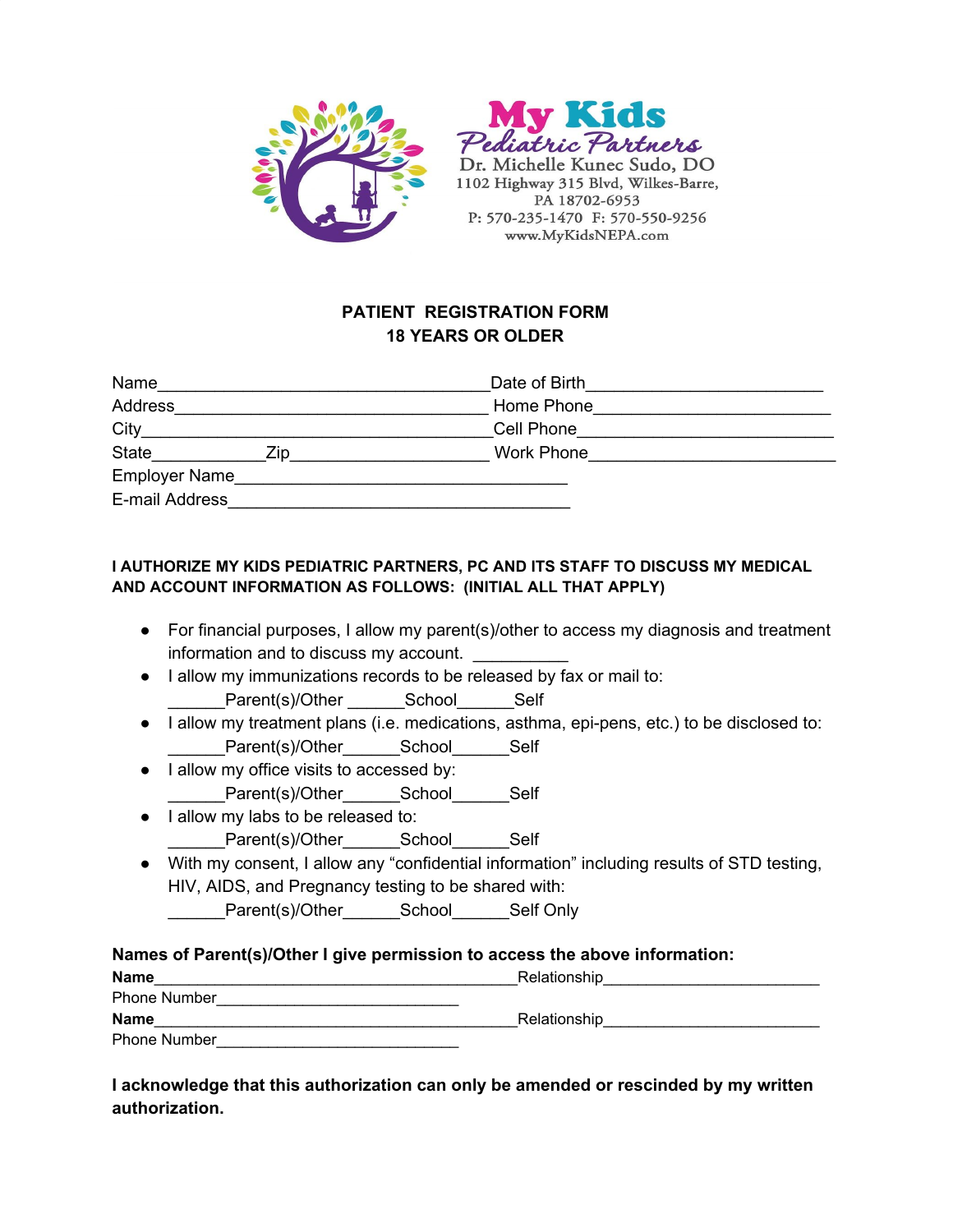### **AUTHORIZATION FOR TREATMENT AND RELEASE OF INFORMATION**

Initial I contract in the second vertex of the surface My Kids Pediatric Partners (MKP) to contact me by telephone with medical information pertaining to my care. If I am unavailable, this authorization gives My Kids Pediatric Partners (MKP) permission to leave this information either on my answering machine or with a member of my household.

Phone number to call with information:

Initial I authorize My Kids Pediatric Partners (MKP) or whomever they designate to evaluate and treat me and to release to my insurance company any information acquired in the course of my examination or treatment, and to receive all payments for such examination or treatment. MKP has my permission to release any diagnostic studies, reports, etc., to a specialist involved in my care.

#### **PAYMENT POLICIES**

Initial **Insurance Information:** Insurance card(s) must be presented at the time of service. A copy of your insurance card(s) will be made for your file. It is your responsibility to provide updated insurance information at the time of service. If the insurance card(s) is not presented at the time of service, the charges are your responsibility until a copy of the insurance card(s) is received. In order for services to be billed to your insurance company, a copy of the insurance card(s) must be received within 10 days from the date of service.

\_\_\_\_\_Initial **Account Balances:** When insurance information is received after the timely filing requirements of your insurance company, the charges for those services are your responsibility. **You are responsible for payment of all services not paid by your insurance company, including all screenings and testing done at the time of well visits.** MKP reserves the right to reschedule or deny future appointments for delinquent accounts.

\_\_\_\_\_Initial **Co-Payments:** are expected to be paid at the time service is rendered. If payment is not received at the time of service, there will be an additional \$5 fee. All returned checks will be subject to a service charge fee of \$25 (this fee is separate from any Bank fees for the returned check).

\_\_\_\_\_Initial **Self-Pay:** Payment is expected at the time service is rendered. If payment is made at the time of service, you will receive a discounted price for services rendered that day. If payment is not received at the time of service, you will be responsible for the full cost of the visit.

Initial **Referrals:** If you plan requires referrals for specialty care recommended by your primary care physician, it is your responsibility to obtain information regarding these requirements and contact the referral specialist at this office to request a referral to be processed prior to the specialty appointment.

\_\_\_\_\_Initial **Evening, Weekend & Holiday Code:** Please be aware, we report all evening, weekend and holiday visits to your insurance carrier. This code may or may not be covered.

\_\_\_\_\_Initial **No Shows:** A \$25 no show fee will be assessed for all visits not previously cancelled.

### **ACKNOWLEDGEMENT OF RECEIPT OF PRIVACY PRACTICES**

Initial I acknowledge that I have received the HIPAA Notice of Privacy Practices, which explains how my health information will be handled in various situations.